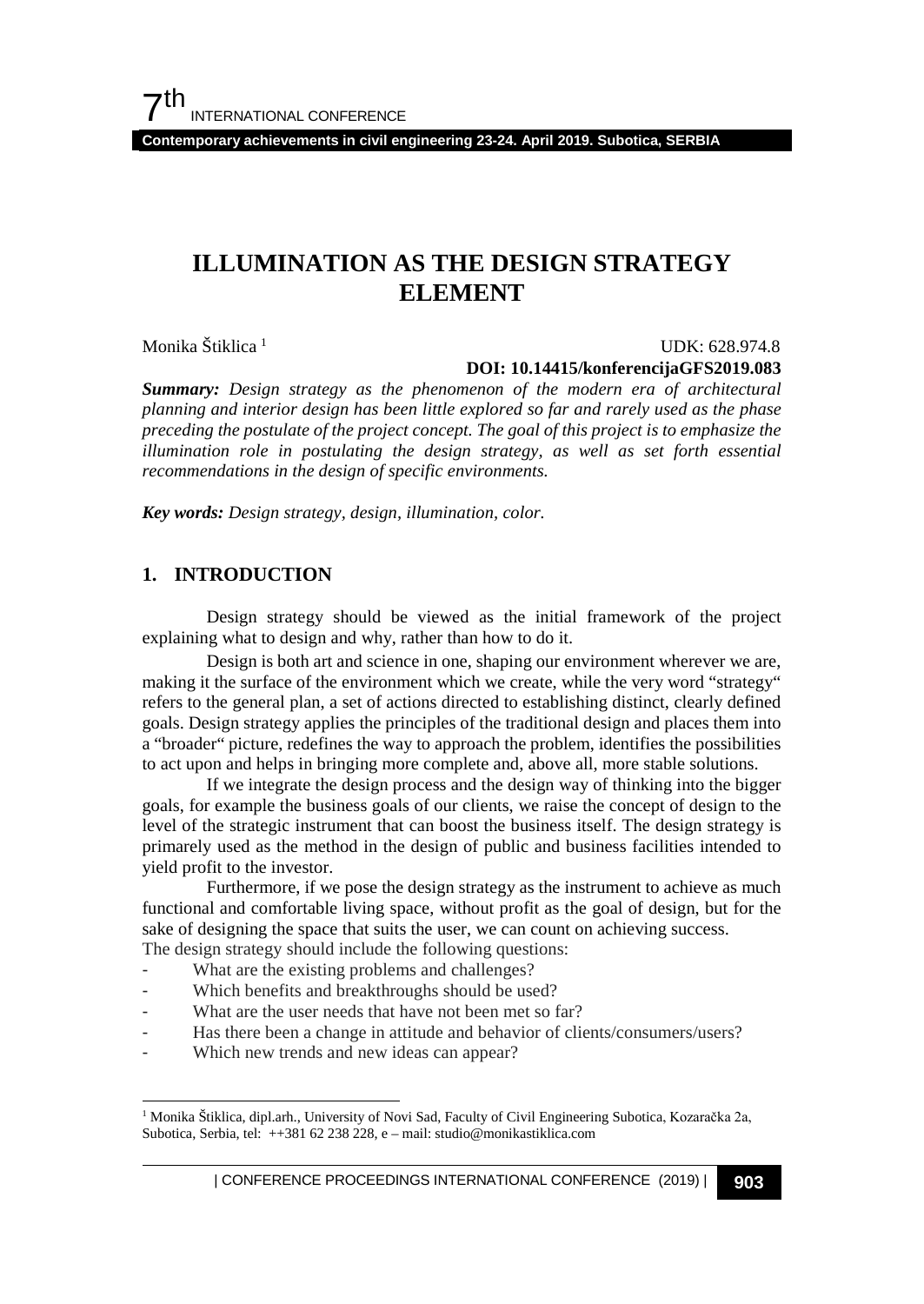# 7. МЕЂУНАРОДНА КОНФЕРЕНЦИЈА **Савремена достигнућа у грађевинарству 23-24. април 2019. Суботица, СРБИЈА**

If we look at the evolutionary flow of a project (Figure 1), we can deduce that the design strategy is involved in the very business part of the creation process already at the very beginning, while the design itself comes no sooner than in the sixth stage of the business process. What we must take into consideration and understand as the vital factor is the market exploration which tells us how the overall business strategy and likewise the design strategy should be formed relative to the wishes and needs of the end user.



 **Figure 1** Evolutionary flow of a project

In short, the goal of the design strategy is to clarify the feasible and sustainable vision, to discover threats and possibilities through exploration, to establish how to measure success in time, to point out how your project fits into the ecosystem, to propose the plan to how to achieve something and finally how to add to and improve the product strategy, the business strategy.

As architects, designers, we must be aware of the fact that the use of particular illumination in a given space represents the important element in the creation of a certain atmosphere. Thus, we can further conclude that illumination is one of the the most important factors in establishing the very design strategy of the space being designed.

## **2. COLOR AND LIGHT CORRELATION**

Strictly speaking, the entire visual aspect owes its existence to brightness and color. The limits defining the shape of an object derive from the capability of eyes to differentiate surfaces of various brightness and color. This is even true of the lines defining shape in drawings, they are visible only when only when Indian ink is different by the paper color. However, if we tried to put together the alphabet of thirty colors instead of shapes, we would see that that system is unusable. The number of colors that we can easily and reliably discern barely exceeds six, in particular three primary and three secondary colors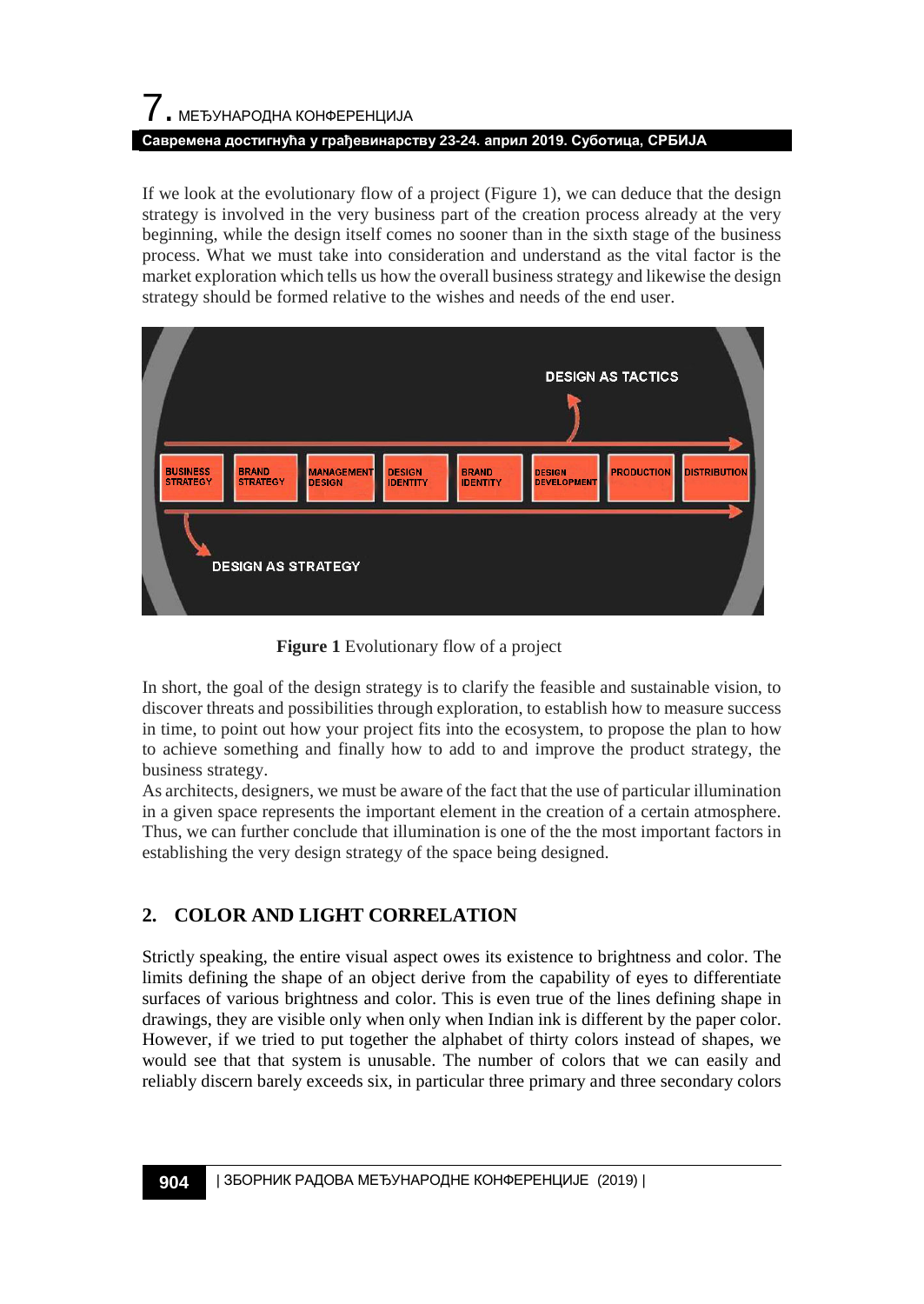## $7<sup>th</sup>$ INTERNATIONAL CONFERENCE

#### **Contemporary achievements in civil engineering 23-24. April 2019. Subotica, SERBIA**

connecting them, though the standard color systems contain several hundreds of tones. [2](#page-2-0) We are quite sensitive in differentiating finely distinct nuances, but when we need to recognize a particular color by memory or at a certain spatial remoteness from another, our discerning powers are strictly limited.

The differences in degree are much harder to remember than differences in type. The four color dimensions that we can reliably differentiate are redness, blueness, yellowness and a palette of grays, while when we have to differentiate purple from violate, we will be certain only when we place them next to each other.

Color consistencies are also aided by the phisiological fact that retina adjusts to the given illumination. As the sensitivity to light automaticaly reduces when eyes are looking at a very bright spot, likewise various kinds of color receptors adjust their reactions selectively when one particolar color dominates the field of view. When they encounter green light, eyes reduce its reaction to green. An artist's colors are very much at the mercy of the prevailing light, while it has little influence to his shapes. Matis once said:" If drawing belongs to the realm of the Spirit and color to that of the Senses, you must draw first to cultivate the Spirit and to be able to lead color through the paths of the Spirit ". [3](#page-2-1) Through him speaks the tradition afferming that the shape is more important and dignified than color. With such views in mind, it by no means wonder that the shape is identified with traditional virtues of male gender, while colors are identified with female seductiveness. According to Charles Blanc " The union of drawing and color is necessary to engender painting, just as the union of man and woman to engender humanity; but drawing must maintain supremacy over color. If it is otherwise, painting will be on the road to ruin; painting will be undone by color as humanity was undone by Eve ".[4](#page-2-2)

The scientists say that the color is a subjective perception which is fulfilled only when the following three conditions are met: there exists the observer, there exists the object and there exists enough light in order to perceive things from the visible spectrum. If there was not enough light, the entire world would be painted in gray shades.

Brightness of a surface can depend on the following: strength of the light source, the angle at which the light falls to the surface, the structure of the matter the surface is built of, i.e. its capability to reflect greater or lesser amount of light and the distance of the surface from the eye of the beholder.

All this speaks in favor of the fact that we cannot observe the color and illumination separately, but rather we have to regard the correlation between these two elements which have to be in harmony.

Colors and light interact with each other in creating the mood. Dark colors can be emphasized making the room visually smaller, but at same time can contribute to the feeling of greater intimacy. Brighter colors tend to stand out making the space look bigger. Pastel tones help the user to relax more than in the presence of basic colors.

-

<span id="page-2-0"></span><sup>2</sup> Arnheim R. (1941) Art and Visual Perception – A Psychology of the Creative Eye, Page 281

<span id="page-2-1"></span><sup>3</sup> Arnheim R. (1941) Art and Visual Perception – A Psychology of the Creative Eye, Page 284

<span id="page-2-2"></span><sup>4</sup> Arnheim R. (1941) Art and Visual Perception – A Psychology of the Creative Eye, Page 285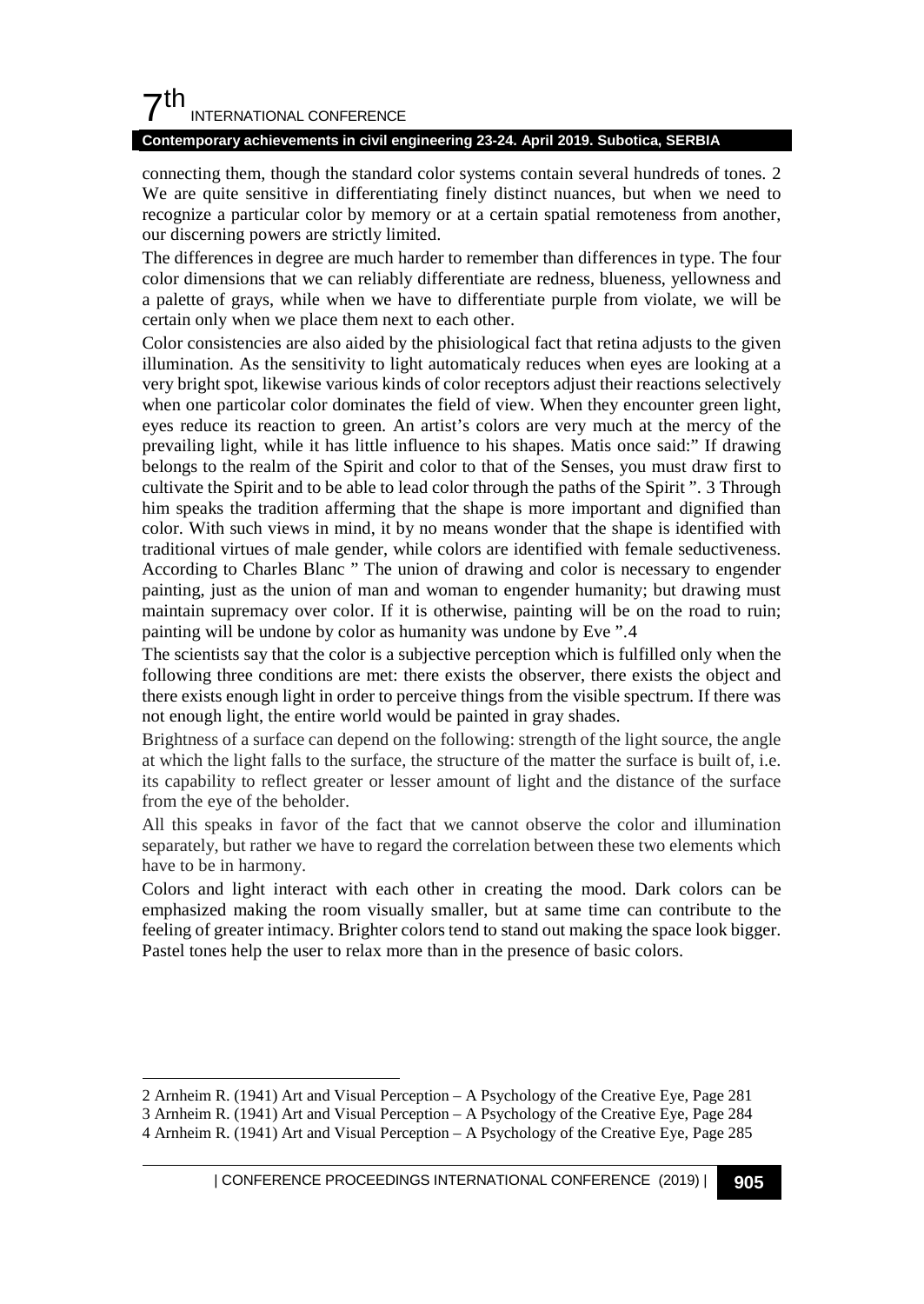#### **Савремена достигнућа у грађевинарству 23-24. април 2019. Суботица, СРБИЈА**

## **3. LIGHT CHARACTERISTICS**

Human eye can bear a wide range of light variations from 0.001 lux to 10000 lux, which corresponds to the strength of the sun on white snow. Broadsheets are usually read at about 0.2 lux.[5](#page-3-0) The use of natural light is always desirable. This saves money, has a desirable psychological effect and enables reliable color differentiation. Even distribution of light and protection therefrom must be adequately allocated. Majority of living species requires 600 -700 lux light in order to develop and live normally. In spaces with lower light that this, green plants lose color.[6](#page-3-1) Local light sources can be used to add to the general illumination, while plants should be positioned to have sufficient light supply.

| <b>CONDITIONS</b>                                                                              | <b>DESIGN PROVISIONS</b>                                                                                                                                                             | <b>APPLICATION</b>                                                                                                                      |
|------------------------------------------------------------------------------------------------|--------------------------------------------------------------------------------------------------------------------------------------------------------------------------------------|-----------------------------------------------------------------------------------------------------------------------------------------|
| Light<br>adjustment<br>from<br>stronger to weaker                                              | It takes 30 seconds to illuminate                                                                                                                                                    | Enters- from outer daily<br>light to artificial light,<br>service-from kitchen to the<br>restaurant                                     |
| from<br>Light<br>adjustment<br>weaker to stronger                                              | It takes 30 seconds to dim                                                                                                                                                           | Enters-night illumination<br>to brighter interiors                                                                                      |
| Contrast between the bright<br>areas and the background                                        | 2:1- barely noticeable<br>10:1- significant<br>$100:1$ - dominant                                                                                                                    | For exposure, attractions.<br>Gradual<br>amplification<br>above the cash registers<br>and bars                                          |
| Flash, successive contrast<br>causes unpleasantness<br><b>or</b><br>interferes with visibility | Flash index:<br>10-critical<br>19- good measure<br>28- general measure                                                                                                               | Avoids reflection<br>from<br>shiny surfaces                                                                                             |
| Light intensity depending on<br>and<br>visual<br>space<br>requirements                         | Entrance: 200 lux - 20Lm/m2<br>Staircases: 200 lux -20Lm/m2<br>Halls: $100$ lux- $10Lm/m2$<br>Restaurant:50-100lux,5-10Lm/m2<br>Coffee shop:150lux-15Lm/m2<br>Kitchen:300lux-30Lm/m2 | Special applications:<br>Cash registers, bars: 400lux<br>Tables: 200lux<br>Shows, exibitions: 500lux                                    |
| Reduction<br>of<br>light<br>on<br>account of the age of the<br>person in the room              | Age: 40 - 10% loss<br>$60 - 25\%$ loss                                                                                                                                               | Special situations, hospitals<br>other<br>and<br>public<br>institutions                                                                 |
| Field of view                                                                                  | Narrow field 2" for details<br>Closer view of 30" and more to<br>observe objects in perspective                                                                                      | <i>information,</i><br>Signs,<br>windows.<br>markings<br>$\sigma f$<br>pieces<br>of<br>furniture,<br>everything that should be<br>noted |

*Table 1 The table features necessary quantities of illumination in certain rooms.[7](#page-3-2)*

Light consideration should precede all other causes of visual perception, for without light eyes cannot observe neither shape, nor color, nor space, not even motion. Even

<span id="page-3-0"></span><sup>-</sup>5 Carl Gardner and Raphael Molony,2001, *Light Re-interpreting Architecture,* str.127

<span id="page-3-1"></span><sup>6</sup> Edition 2002, *Transparency and Feeling*, Edition Schott, str 56.

<span id="page-3-2"></span><sup>7</sup> Carl Gardner and Raphael Molony,2001, *Ligth Re-interpreting Architecture*, str 141.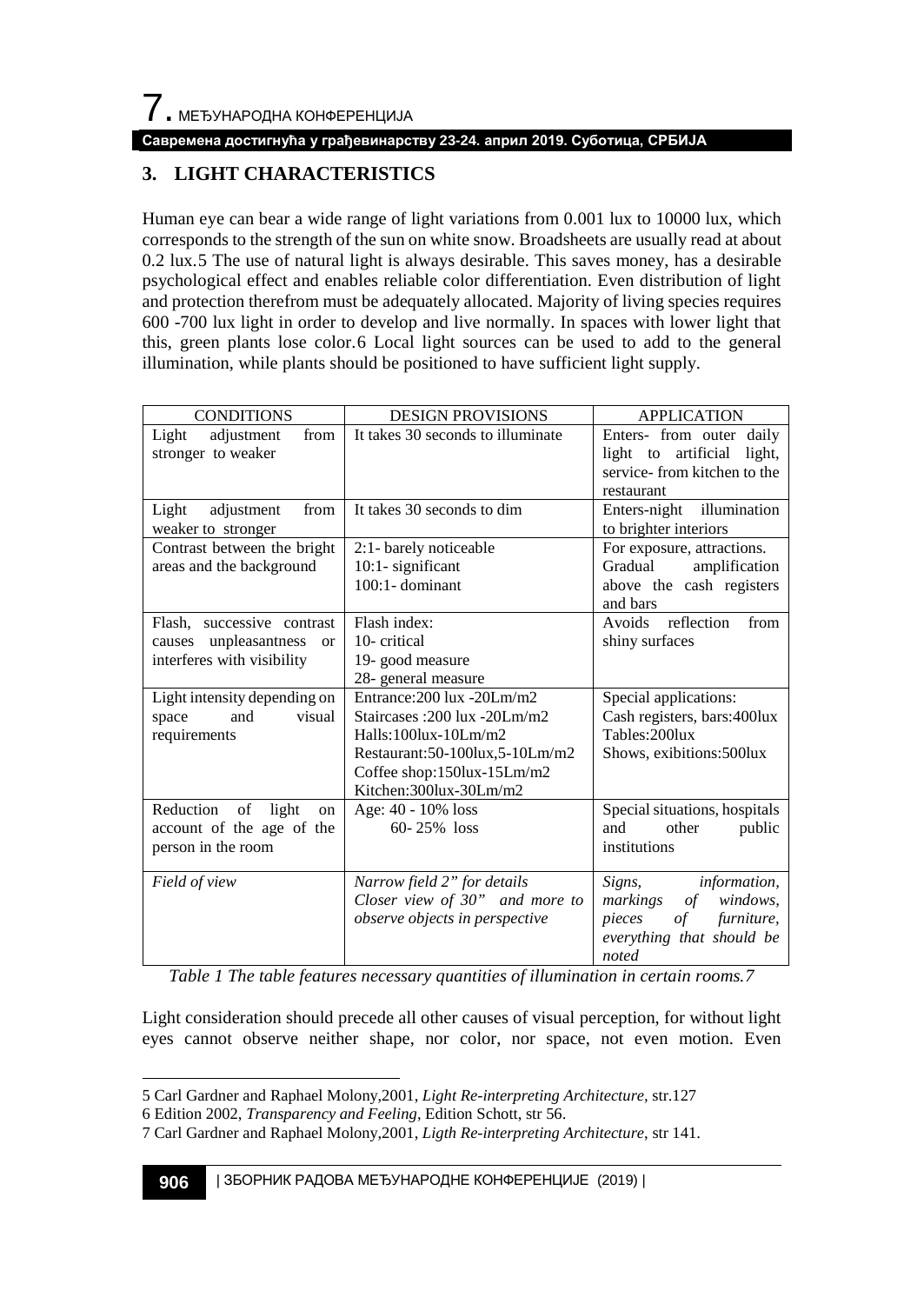## $\mathsf{\Sigma}^{\mathsf{th}}$ INTERNATIONAL CONFERENCE

#### **Contemporary achievements in civil engineering 23-24. April 2019. Subotica, SERBIA**

psychologically, it remains one of the most fundamental and strongest human perceptions. It is the visual counterpart of the other vital force, warmth. According to the Book of Genesis, creation of light gave the first day, while the sun, the moon and the stars were added not before the third day.

The discrepancy between physical and perceptive facts is revealed when we try to answer the question: How bright are things? We cannot explain the facts talking about the "permanence" of brightness, certainly not in the sense of asserting that objects are seen "as bright as they really are ". The brightness we see depends, in a complex way, on the light distribution in the overall situation. It depends on the processes in the eyes of the beholder, as well as the physical ability of the object to absorb and maintain the light it receives. That physical capability is called luminance or reflectance.[8](#page-4-0) Depending on the light strength, one object can reflect more or less light, but its luminance, i.e. percentage of light it reflects, remains the same. A piece of black velvet absorbing a lot of light it receives can, under strong light, reflect back the same amount of light as a poorly lit piece of silk that reflects the most of energy.



*Figures 1, 2, 3 Examples of illuminance and reflectance of materials relative to the color and light*

<span id="page-4-0"></span>1 8 Arnheim R. (1941) Art and Visual Perception – A Psychology of the Creative Eye, Page 259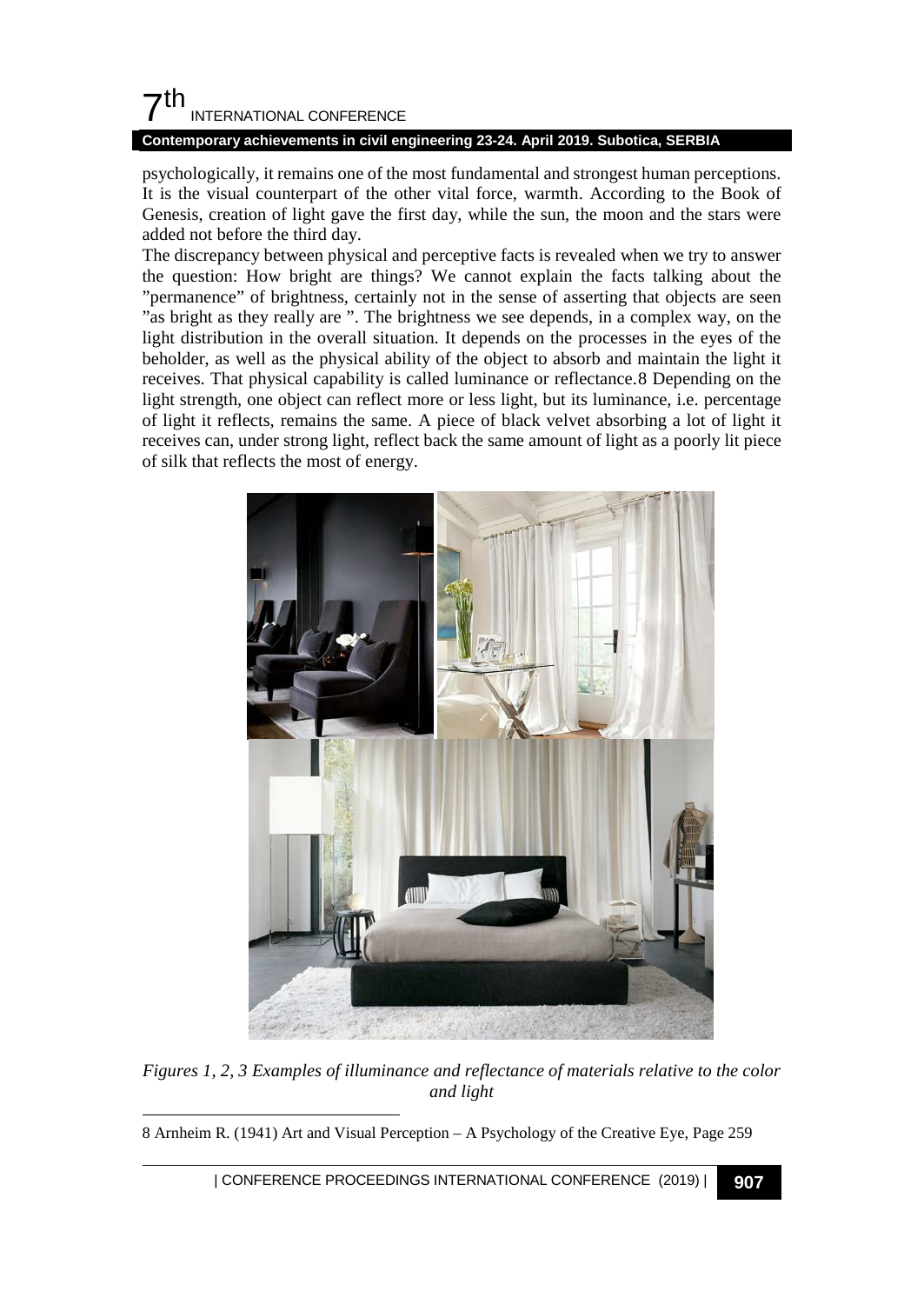# $\overline{\phantom{a}}$ . МЕЂУНАРОДНА КОНФЕРЕНЦИЈА

#### **Савремена достигнућа у грађевинарству 23-24. април 2019. Суботица, СРБИЈА**

Relative brightness of an object is most reliably perceived when the entire room is exposed to equal light.

In such conditions, the nerve system can consider the illumination level permanent and simply ascribe each object the brightness it indicates in the entire range spanning from the dimmest to the brightest object in the room. It is very important, however, that such mechanism acts quite good even when the light is not equal, but rather moves, for example, from being very bright close to the light source to the dark shadow. When a room has walls with windows in them painted a shade brighter than those affected by the daily light, simple impression of illumination is partly compensated and the brightness of the room seems more even, which can have a soothing or disturbing effect on the observer, depending on whether he or she tends to ignore or regard the world outside the window. The term "illumination" is not clear in itself. At the first thought might be that the

illumination must be present whenever we see something, for if the light does not fall on the object, it remains invisible. Equally illuminated object does not show any signs of receiving its light from another side.[9](#page-5-0)

The cast shadows interfere with the pure analogy between the light and the spatial orientation because they can dim a surface that would otherwise be bright, as well as the reflections illuminating dark spots.

Shadows can be either bound to the object or cast. The former lie on the very object and are created by the shape, spatial orientation and remoteness of the object from the light source. The cast shadows fall from one object to another or from one part of the same object to another.

## **4. THE ROLE OF COLORS AND ILLUMINATION IN POSING THE DESIGN STRATEGY**

In order to describe the difference in the application of colors and illumination, we will use examples in fast food restaurants and hotel lobbies.

Fast service restaurants use bright colors and uncomfortable chairs to insure that the guest does not stay longer than 20 minutes which is the time it takes to finish the meal and give the seat to the next customer. The design strategy of such restaurants is reflected in the fact that there should be a quick exchange of guests during the day in order to increase consumption and secure as many visitors. In this type of restaurant one should not use architectural elements with a view of creating a pleasant environment in which a user wishes to remain longer than necessary. Therefore, we make sure that this objective is achieved by using strong lights, vivid colors and uncomfortable equipment.

<span id="page-5-0"></span><sup>1</sup> 9 Arnheim R. (1941) Art and Visual Perception – A Psychology of the Creative Eye, Page 262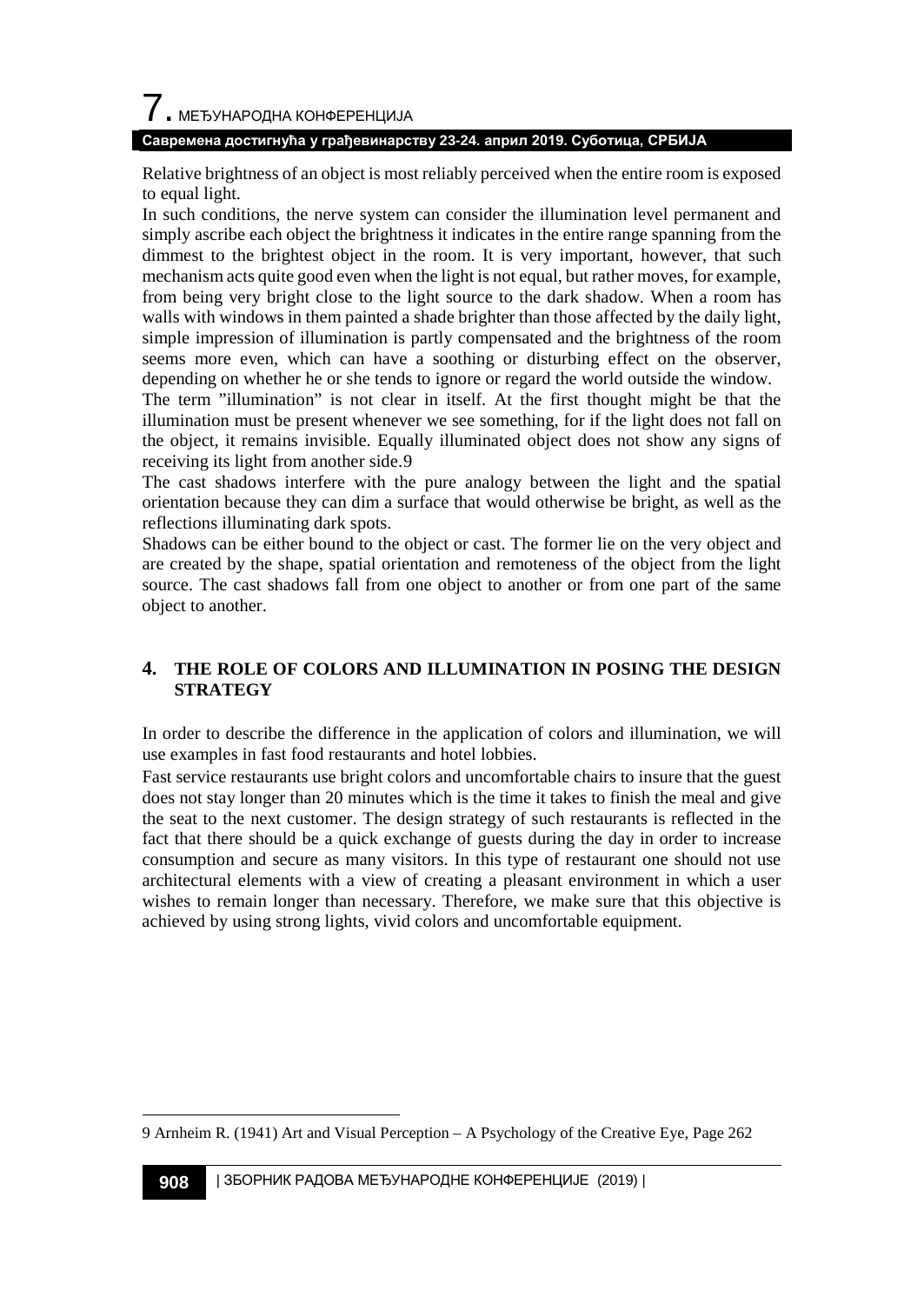

**Contemporary achievements in civil engineering 23-24. April 2019. Subotica, SERBIA**





*Figures 4 and 5 Colors and illumination in fast food restaurants*

On the other hand, hotel lobbies are designed with a view to having the user wish to remain longer as well as having him go back to the place where he or she acquired a good sense of intimacy, relaxedness and comfort. The same design strategy is applied by luxurious restaurants aimed at having the guest feel comfortable to make sure that he or she spends as much time in the space and take the feeling of comfort in order to wish to go back to the same place.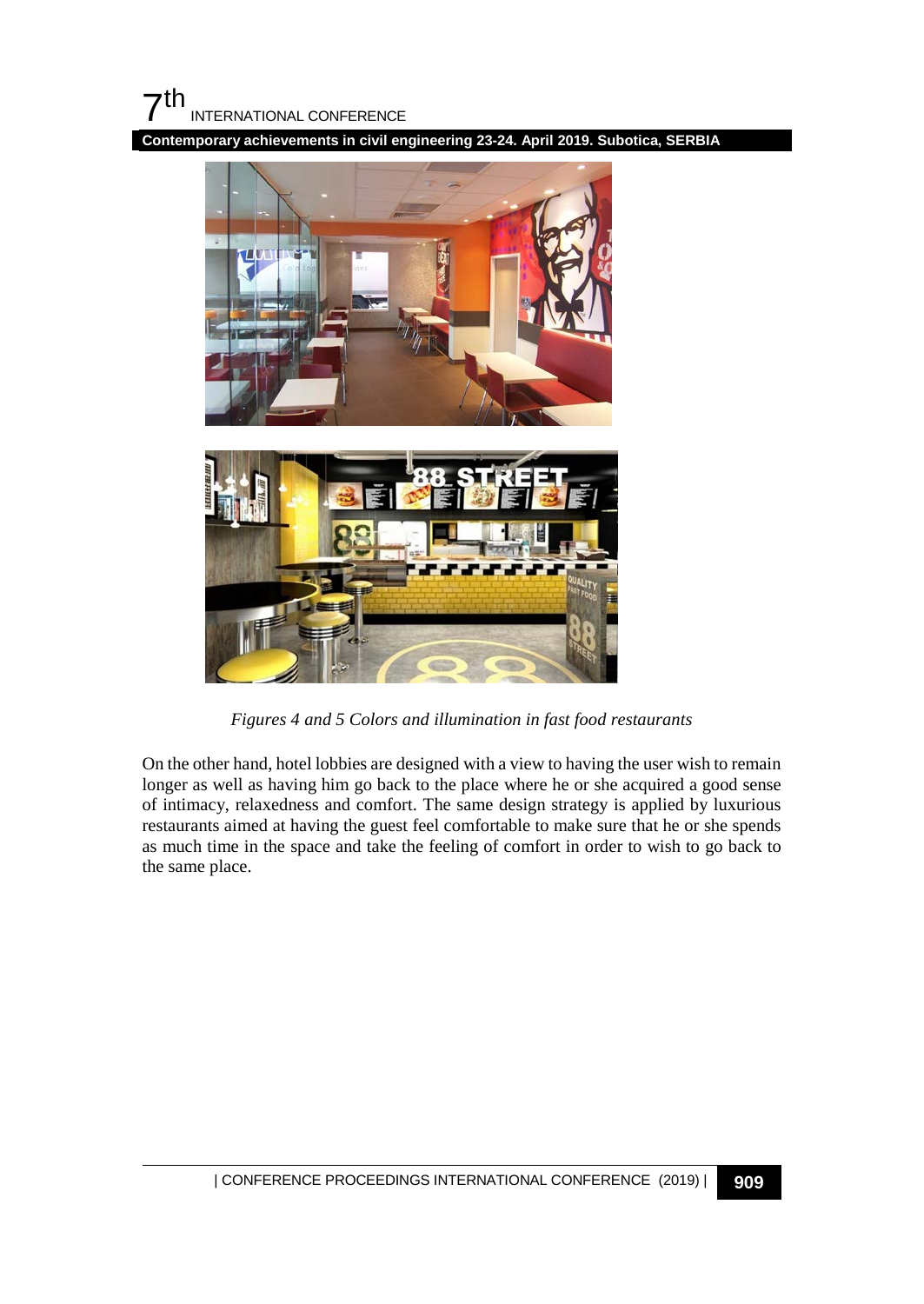

**Савремена достигнућа у грађевинарству 23-24. април 2019. Суботица, СРБИЈА**



 *Figures 6 and 7 Colors and illumination in hotels and luxurious restaurants*

Artificial illumination (relative to natural) is an architectural tool that is easier to apply and requires less skill and effort to obtain the desired result (Figure 23 and 24).



*Figure 8 The use of natural illumination, Ibaraki Kasugaoka Kyokai Church, architect Tadao Ando, Osaka, Japan*